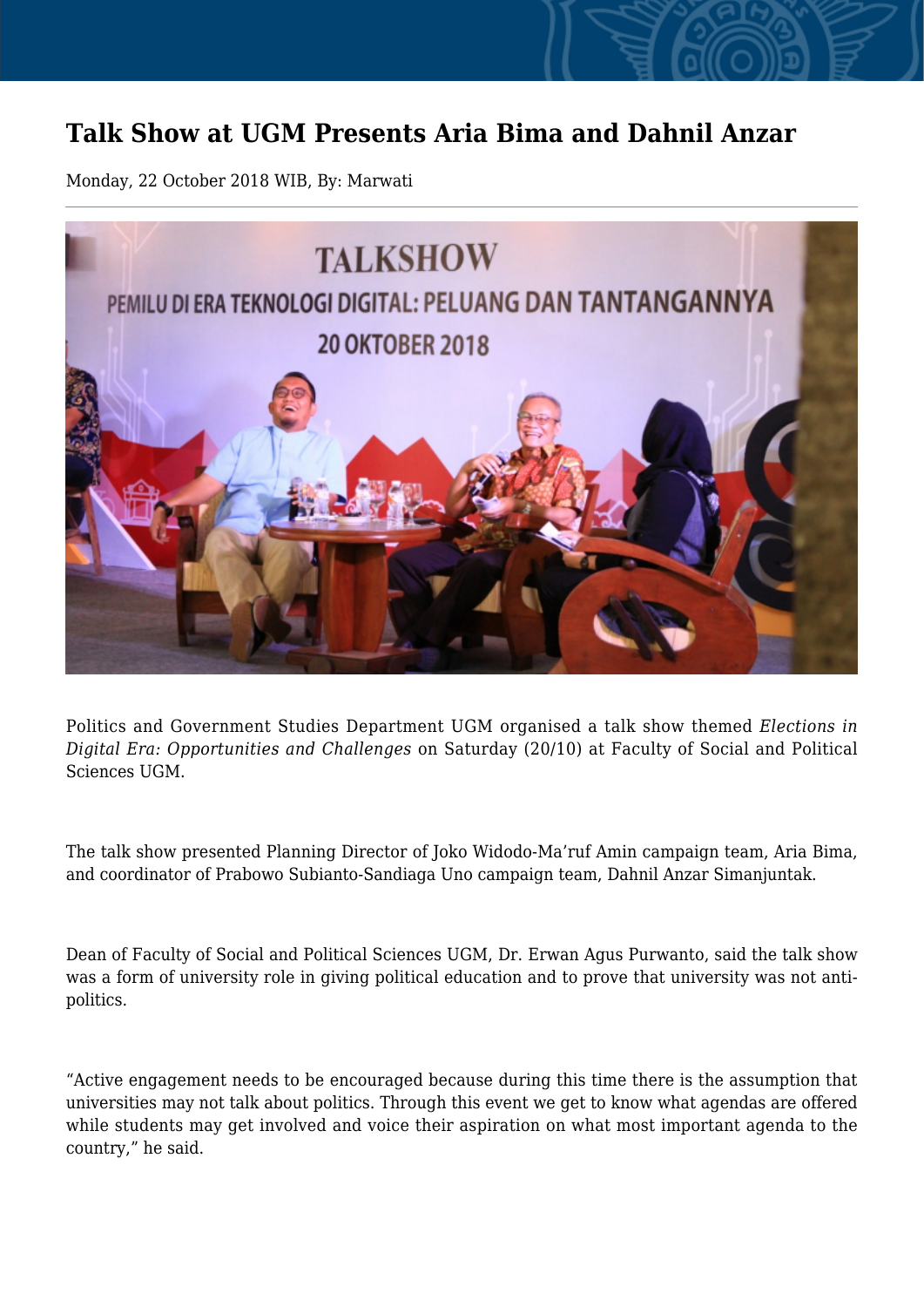The event was attended not only by UGM academics but also high school students. Inviting young voters, the talk show gives political education to them to be actively engaged in creating a conducive political condition.

"In this digital era, I hope students to be involved in activism, but not get into problems such as spreading hoax. With a quality election, our democracy can have a better quality," said Erwan.

Similarly, chairman of general election commission, Arief Budiman, said that each electoral candidate would vie for voters from among millenial voters that account as high as 79 million. Hence, online and social media are one of the main means used by the young voters to get information. Arief called on the young voters to fight against money politics, black campaign, and issues that may disintegrate the nations.

"Never do money politics, don't spread hoax, and don't use negative issues on race and faith that may disintegrate us," he said.

Related to hoaxes that are rampant during the run-up to the elections, Aria Bima said that this was unethical and illogical to be used as it would damage the nationhood foundation.

He admitted amidst the fast technology changes, regulations are often delayed to be able to catch up with those issues. So, he said the society needs to build first awareness on using the social media wisely.

"Potential for disintegration due to racial and religious problems is not just in the social media but also in the real world. For example, a regional election case even still hurts until today, so we need to build awareness, because regulations cannot yet resolve that kind of issue completely," he said.

Meanwhile, Dahnil Anzar said changes that brought different things to us ought not to be seen as a terrifying case. The millenial voters, he said, ought to be able to use logic and rationale in social media.

"Millenial is not about the shoes you wear or the bike you ride, but the brains and heart," he said.